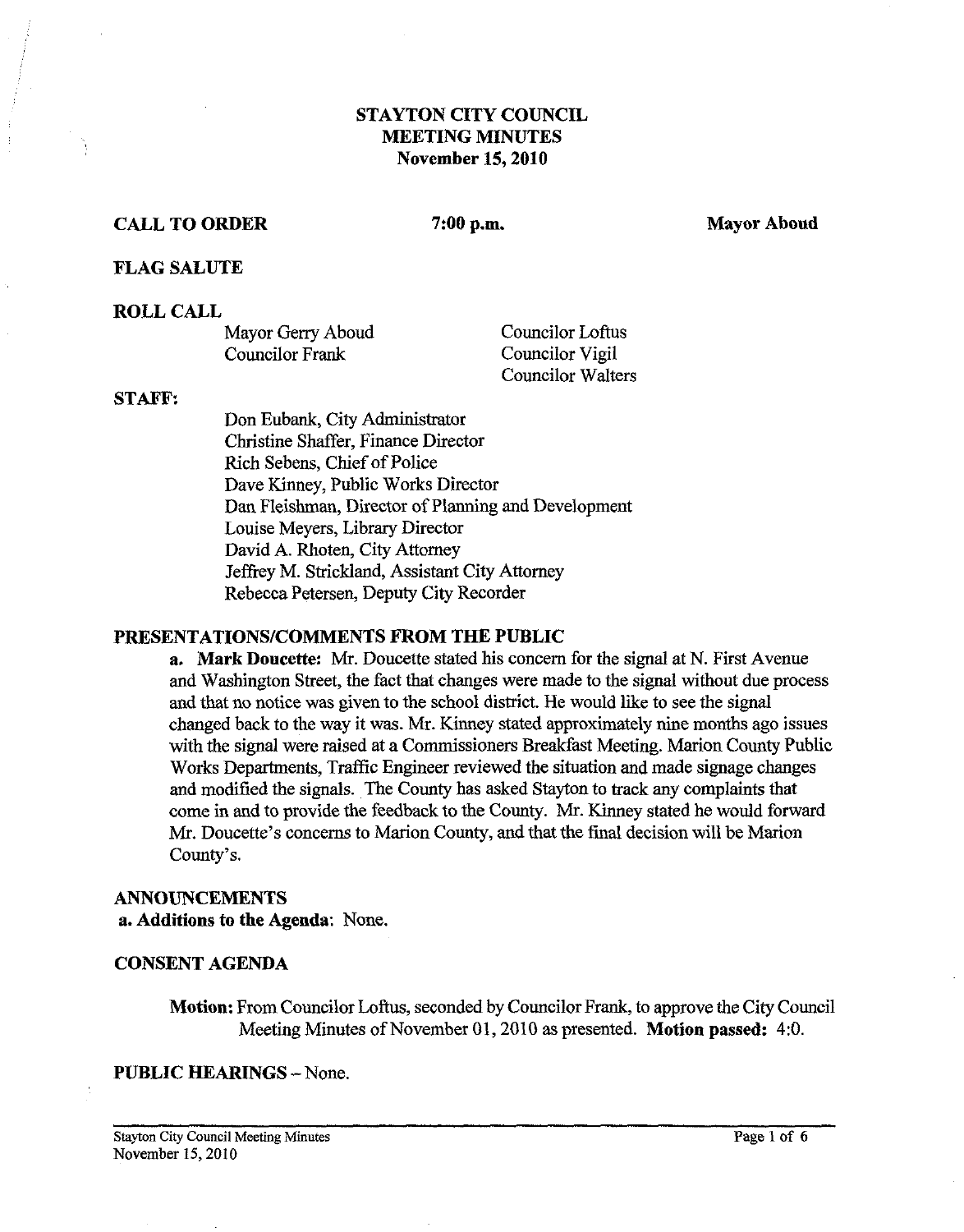#### **UNFINISHED BUSINESS**

#### **PEG Access Commission Update/Report**

**a. Staff Report:** Susan Brandt, Vice-Chair of the PEG Access Committee stated Chairman Alan Kingsley was not able to attend the Council Meeting, and she was asked to speak in his place. The PEG Access Commission is requesting that the Council provide city funding for the cable access program, to air City Council meetings and Town Hall meetings, and to show support for what the Council has already begun for the citizens of the community.

**b. Council Deliberation:** Referring to a pamphlet explaining the product and cost he had placed on the Council bench, Councilor Loftus stated the City should purchase their own camera to video tape Council meetings. The camera could then be used by the police department to aid in their investigations when its' not being used at Council meetings. Councilor Loftus stated he had noticed the quality of videos being taped had diminished, and if the City had their own equipment they could control how the shots were framed.

#### **c. Council Decision:**

**Motion:** From Councilor Loftus, seconded by Councilor Frank, that the City consider purchasing their own video camera to tape their own meetings.

**Discussion:** Councilor Frank gave his recollection of the events leading up to the request from the PEG Access Commission for funding, which he is opposed to. Mayor Aboud asked Councilor Loftus if he had asked the video employee about looping or editing of the camera. Councilor Loftus stated he knew the City needed a high definition camcorder. simole to operate, with only one or two buttons to push. Councilor Walters stated, Mr. Cartwright is performing a good service for only \$100, and its' very professional. Councilors Frank and Loftus suggested getting students from the high school involved to run the video equipment. Councilor Walters stated you can't always guarantee that a student would show up to a meeting, with having a professional like *Mr.* Cartwright taping the meetings they are covered. Mayor Aboud stated Cable Commissions have previously worked with the schools and it's never been consistent. The PEG Access Commission is doing a great job, they are a volunteer committee of the City Council, and have been asked to get a better community awareness which they have done. Councilor Loftus asked if the PEG Access Commission had sent out any letters for funding. Mr. Eubank stated no. Councilor Loftus asked if there was any money in the budget that could fund the Commissions request. Ms. Shaffer stated funds could be taken from the City Newsletter line item, as the newsletter has been produced in-house this past year, which has saved money.

Motion withdrawn: Councilor Loftus withdrew his original motion, and Councilor Frank withdrew his second.

**Motion:** From Councilor Loftus, seconded by Councilor Frank, to direct staff to inquire with WAVE Broadband as to the specifics the City needs to capture a digital camera compatible with the WAVE system. **Motion passed: 3:l** (Walters)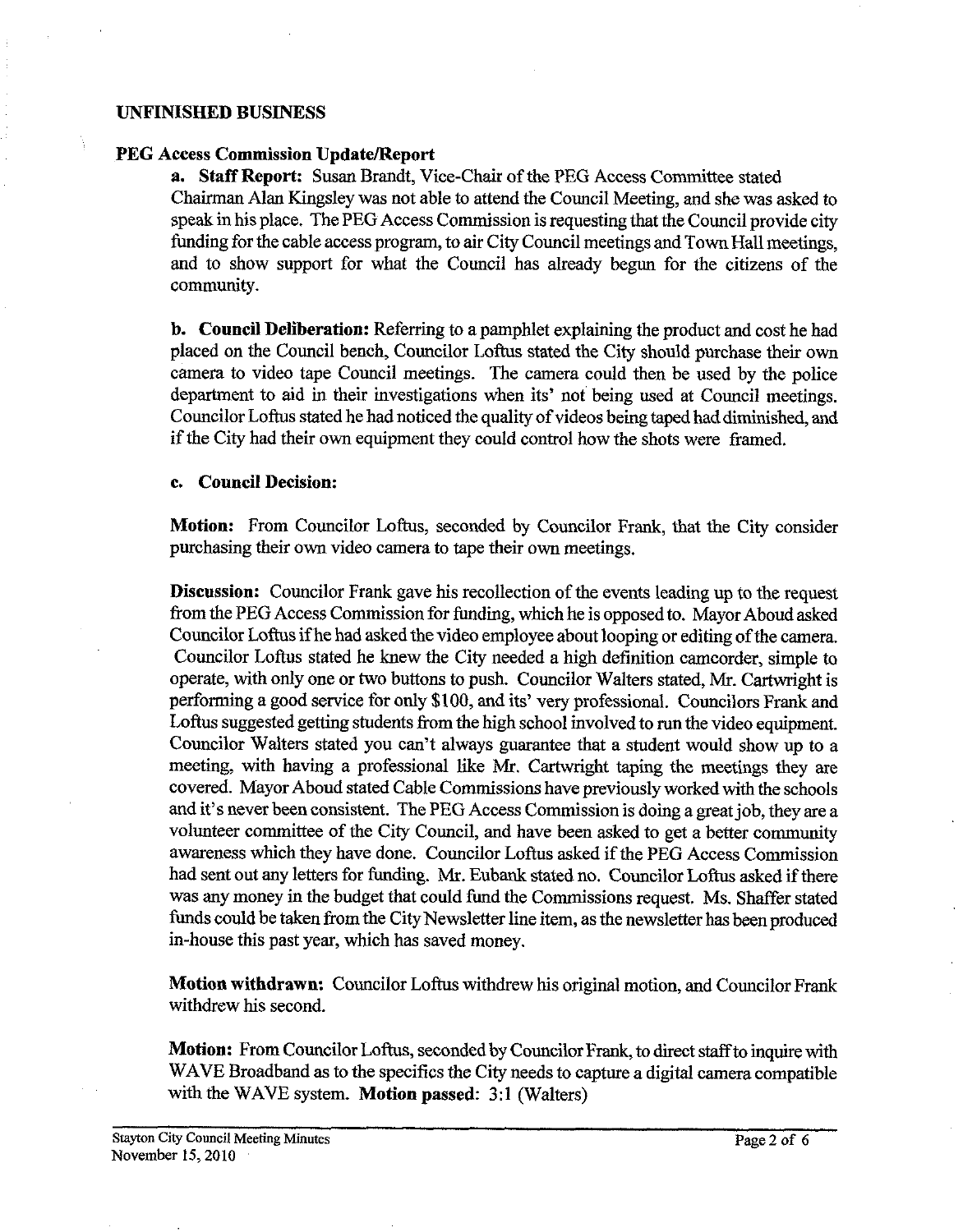**Motion:** From Councilor Frank, seconded by Councilor Walters, to not make a decision on additional funding for the taping of meetings until after the first Council meeting in January 2011.

**Discussion:** After discussions that funding had already been approved through the end of 2010, Councilor Frank withdrew his original motion. Mayor Aboud stated he appreciated all of the hard work that the PEG Access Commission has done.

#### **Downtown Revitalization Tools**

**a. Staff Report:** Vertical Housing Development Zone: Mr. Fleishman reviewed the staff memorandum included in the packet materials. The Downtown Transportation and Revitalization Plan of the Stayton Comprehensive Plan suggested a number of measures to assist with the revitalization of the Downtown area, of which a Vertical Housing Development Zone (VHDZ) and an Economic Improvement District (ED) were two.

**b. Council Deliberation:** Councilor Vigil asked if only a certain number of vertical housing zones are allowed in the state. Mr. Fleishman stated he was not aware of any rules or a statute that would limit the number.

#### **c. Council Decision:**

**Motion:** From Councilor Loftus, seconded by Councilor Walters, to direct staff to begin the process of submitting an application for designation of a vertical housing development zone. **Motion passed:** 4:O.

**a.** Staff Report: Economic Improvement District (EID): Mr. Fleishman explained that in order for an EID to be successful, the City will need to work with the downtown property owners, business owners, and the Chamber of Commerce to see that there is a commitment from all. EIDs are funded by an assessment of the value of property or by a fee paid by property owners. Only commercial property may be assessed within the district. If the City Council is interested in pursing an ED, a lot of outreach with businesses needs to take place. An organization separate from the Chamber should be developed along with a business plan for what services they are going to provide. Mayor Aboud asked whether or not an EID could build sidewalks. Mr. Fleishman stated no but that it could maintain them. Councilor Loftus asked where the EID would be placed. Mr. Fleishman stated an idea would be Water to Washington Streets, and N. First to N. Third Avenues. The VHDZ zone should be four designated downtown zones.

**Motion:** From Councilor Frank, seconded by Councilor Vigil, to direct staff to investigate an Economic Improvement District. **Motion passed:** 4:O.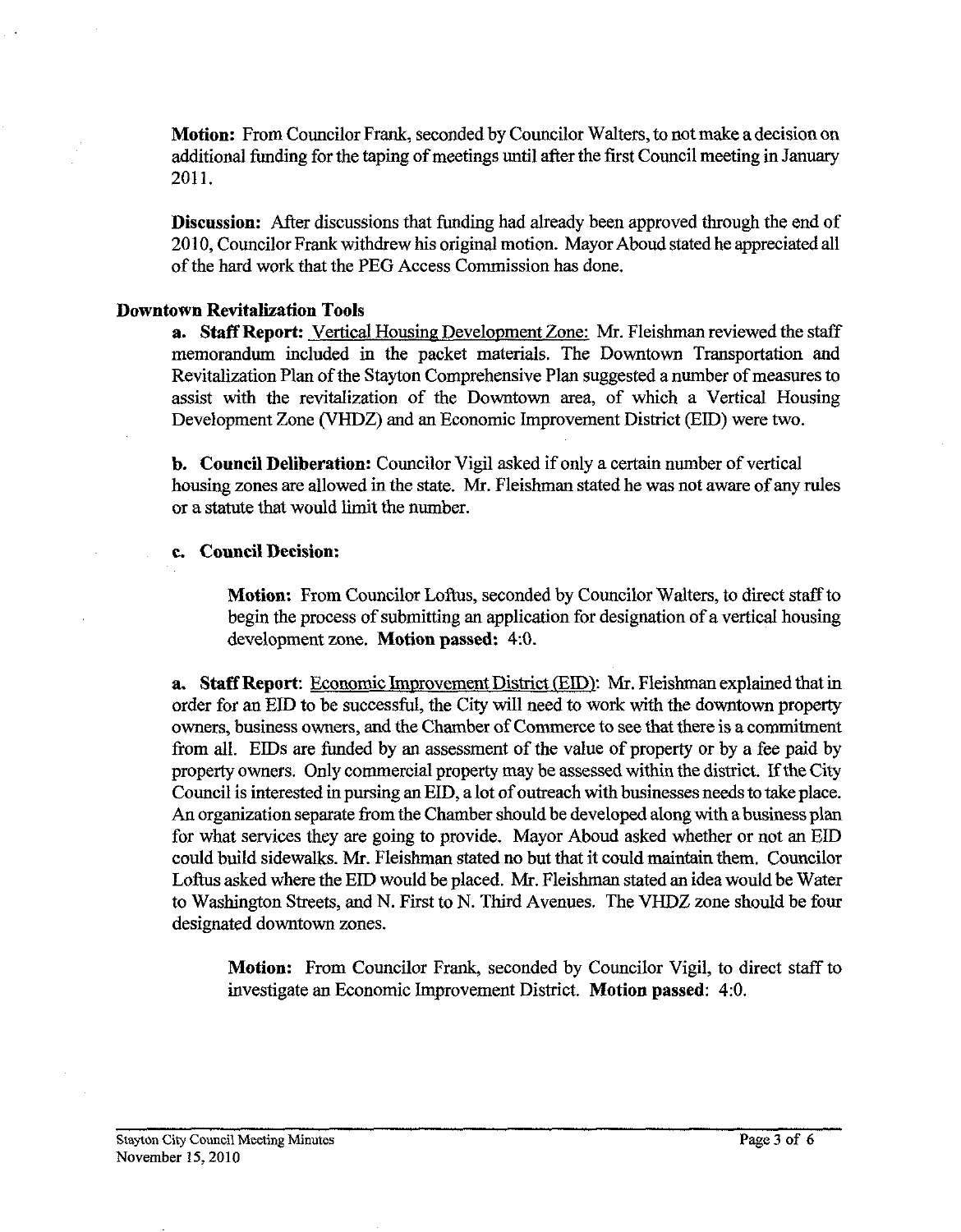#### **NEW BUSINESS**

#### **Resolution No. 863 Authorizing Sale Of A Bond Anticipation Note**

**a. Staff Report:** Ms. Shaffer reviewed the staff memorandum included in the packet materials.

**b. Council Deliberation:** Referring to page 2, Section 2 Security, Resolution No. 863, Councilor Loftus clarified that net revenues off the Waste Water system would be pledged and binding to the current Council and future Councils, and that the City will raise their rates sufficient to collect the needed funds. Ms. Shaffer answered in the affirmative and stated that the City already agreed to do so when they signed the USDA application.

## **c. Council Decision:**

**Motion:** From Councilor Loftus, seconded by Councilor Frank, to approve Resolution No. 863, Authorizing the sale of a Bond Anticipation Note in an amount not to exceed \$8,316,000. **Motion passed:** 4:O.

## **Community Grant Request** - **Boy Scout Troop**

**a. Staff Report:** Ms. Shaffer stated a grant application had been submitted requesting funds to support Boy Scout Troop 50 to purchase camping equipment.

**b. Council Deliberation:** Councilor Loftus declared an ex parte contact with Scott West, and also that he was a former Boy Scout, but that in no way would it bias his decision.

## **c. Council Decision:**

**Motion:** From Councilor Frank, seconded by Councilor Loftus, to award a Community Grant to Boy Scout Troop 50 in the amount of \$250.00. **Motion passed:**  4:O.

## **STAFFICOMMISSION REPORTS**

#### **Finance Director's Report – Christine Shaffer**

**a. October 2010 Monthly Fiance Department Report:** Ms. Shaffer reviewed the monthly operating report.

## **Chief of Police's Report** - **Rich Sebens**

**a. Statistical Report for October 2010:** Chief Sebens reviewed the monthly statistical sheets for calls responded to in both Stayton and Sublimity.

## **Public Works Director's Report** - **Dave Kinncy**

**a. October 2010 Monthly Operating Report:** Mr. Kinney reviewed the monthly Operating Report. He stated that meetings had taken place with Slayden Construction and the engineers regarding suggestions of how they could improve the project. In response to a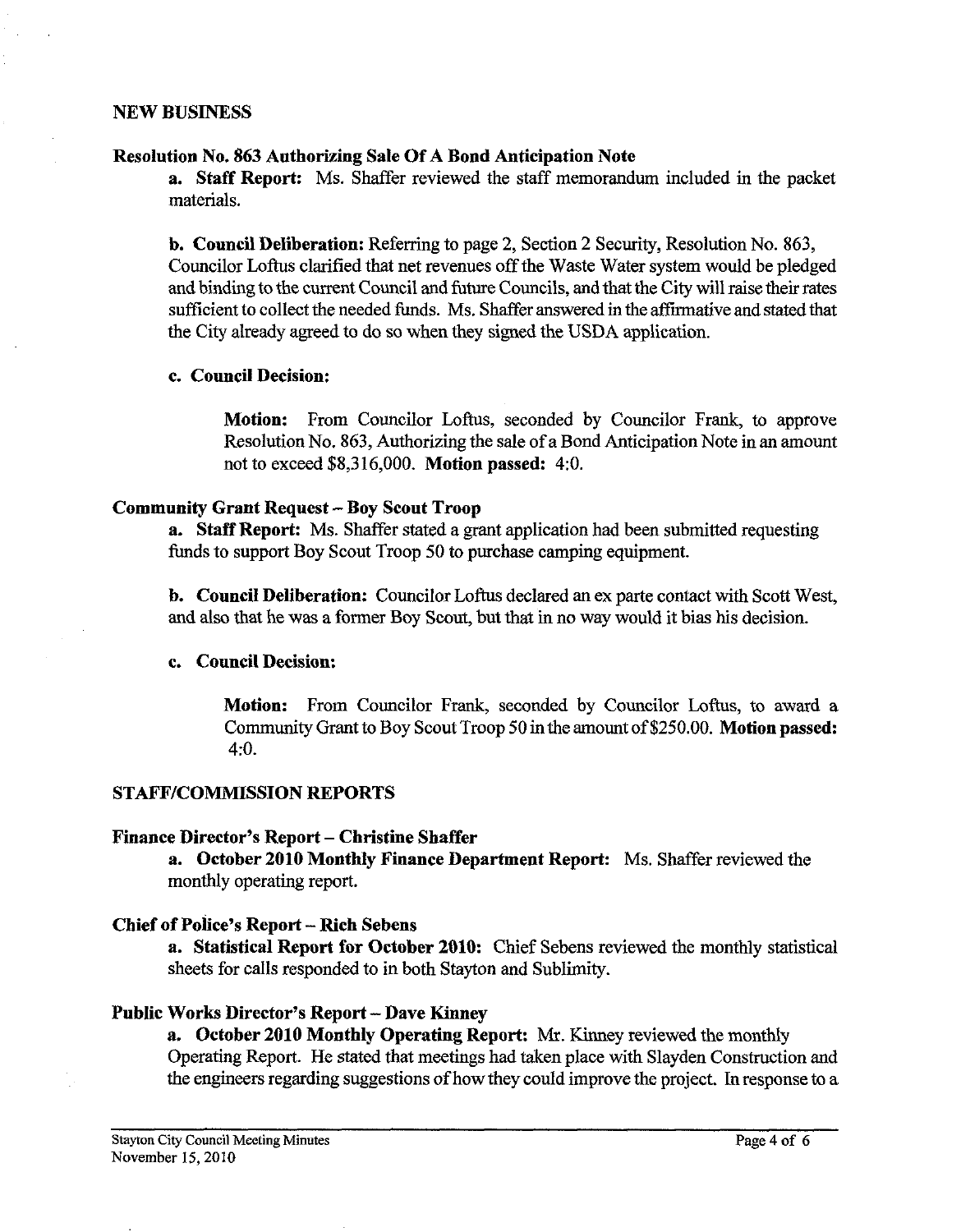question from Councilor Loftus as to whether or not the City's Engineer has any type of liability insurance, Mr. Kinney answered in the affirmative.

# **Pool Manager** - **Rebekah Meeks**

**a. October 2010 Monthly Operating Report:** Mr. Eubank reviewed the pool report. Councilor Frank stated he was disappointed to see the pool revenues so low, and asked for an update as to the status of the peeling surface. Mr. Eubank stated the peeling area would be repaired over Spring break, as the pool usage is low during that time of year, but that the peeled area does not pose a threat as it does not rise to the surface and it's not being ingested.

# **Library Director's Report** - **Louise Meyers**

**a.** October 2010 Activities/Statistics: Ms. Meyers reviewed the monthly operating report. Councilor Loftus stated he would like to see the amount of fines and over due book fees listed by resident and non-resident. In response to a question from Councilor Frank regarding a Cultural Pass, Ms. Meyers stated she has been researching donations to pay for a pass.

# **PRESENTATIONSICOMMENTS FROM THE PUBLIC**

**a. Larry Emery:** Mr. Emery stated he would like to see the Council and staff give some praise to SCTC and Van Dom Enterprises, for their fine work and efforts during the laying of fiber optic lines in Stayton. Mayor Aboud stated he would send a letter of appreciation to SCTC.

**b. Ken Cartwright:** Mr. Cartwright addressed comments that had been made previously by Councilor Frank regarding the taping of City Council meetings.

# **BUSINESS FROM THE CITY ADMINISTRATOR**

**a. New Council Training: Mr.** Eubank stated Ms. Petersen was setting up training and meeting opportunities for the new council members, and asked that when she sends requests out, to please let her know as soon as possible if they would be able to attend.

# **BUSINESS FROM THE MAYOR**

# **a. Park and Recreation Board Appointment:**

**Motion:** From Councilor Frank, seconded by Councilor Loftus, to ratify the Mayor's appointment of Richard Lewis to the Park and Recreation Board. Motion **passed:** 4:O.

# **BUSINESS FROM THE COUNCIL**

Councilor Vigil stated he would be interested in receiving a summary report on the findings from the North Santiam School District's recent community information forums on schools as the City needs to stay informed of their issues. Mr. Kinney responded that the school district will be compiling a summary report.

Councilor Vigil asked if the five decorative street lights budgeted for downtown would be